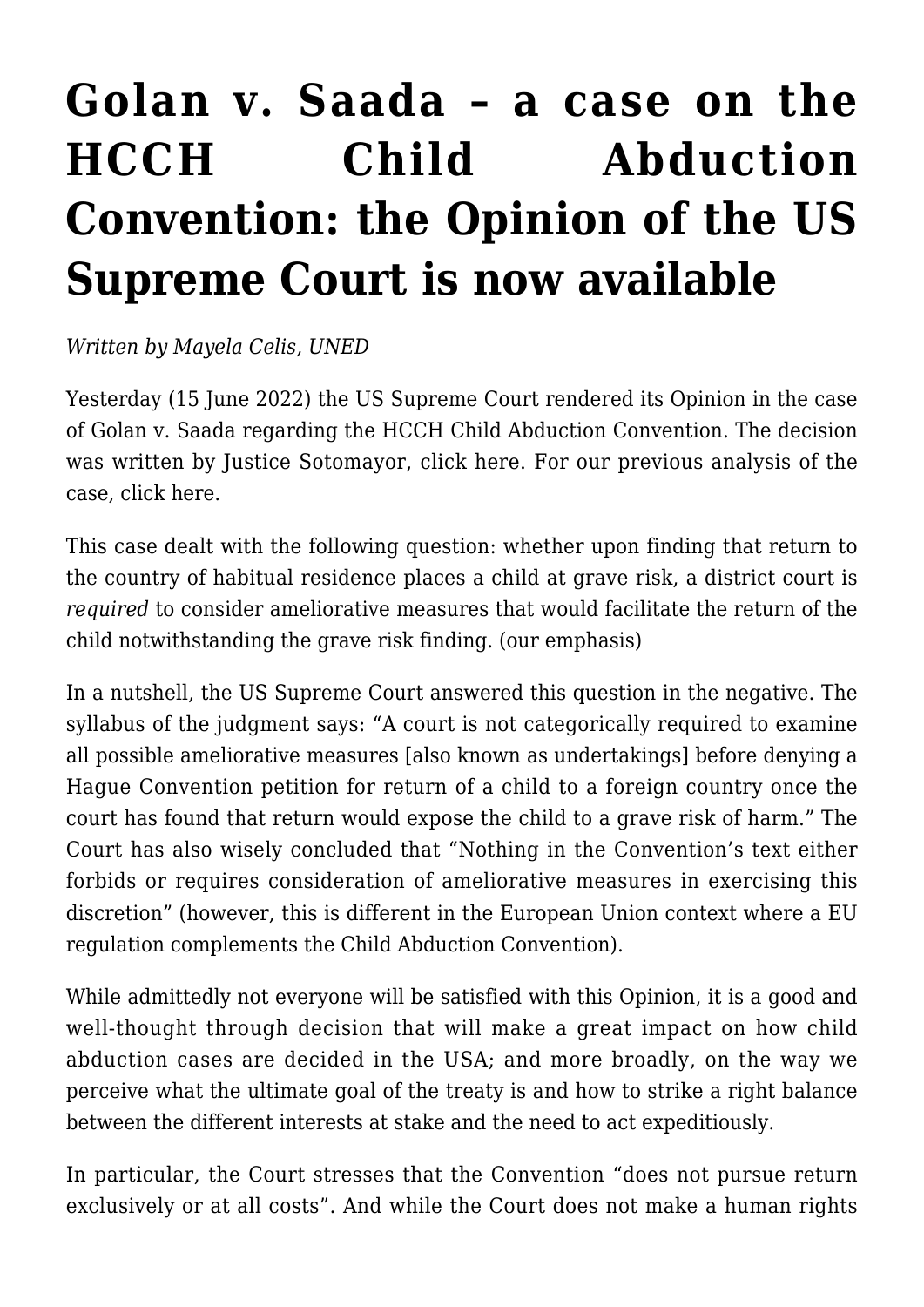analysis, it could be argued that this Opinion is in perfect harmony with the current approaches taken in human rights law.

In my view, this is a good decision and is in line with our detailed analysis of the case in our [previous post.](https://conflictoflaws.net/2022/a-few-thoughts-on-golan-v-saada-this-week-at-the-us-supreme-court/) In contrast to other decisions (see [recent post](https://conflictoflaws.net/2022/u-s-supreme-court-restricts-discovery-assistance-to-international-arbitral-tribunals/) from Matthias Lehmann), for Child Abduction – and human rights law in general – this is definitely good news from Capitol Hill.

Below I include a few excerpts of the decision (our emphasis, we omit footnotes):

"In addition, the court's consideration of ameliorative measures must be guided by the legal principles and other requirements set forth in the Convention and ICARA. *The Second Circuit's rule, by instructing district courts to order return "if at all possible," improperly elevated return above the Convention's other objectives*. Blondin I, 189 F. 3d, at 248. *The Convention does not pursue return exclusively or at all costs*. Rather, the Convention "is designed to protect the interests of children and their parents," Lozano, 572 U. S., at 19 (ALITO , J., concurring), and children's interests may point against return in some circumstances. Courts must remain conscious of this purpose, as well as the Convention's other objectives and requirements, which constrain courts' discretion to consider ameliorative measures in at least three ways.

"First, *any consideration of ameliorative measures must prioritize the child's physical and psychological safety*. The Convention explicitly recognizes that the child's interest in avoiding physical or psychological harm, in addition to other interests, "may overcome the return remedy." Id., at 16 (majority opinion) (cataloging interests). *A court may therefore decline to consider imposing ameliorative measures where it is clear that they would not work because the risk is so grave*. Sexual abuse of a child is one example of an intolerable situation. See 51 Fed. Reg. 10510. Other physical or psychological abuse, serious neglect, and domestic violence in the home may also constitute an obvious grave risk to the child's safety that could not readily be ameliorated*. A court may also decline to consider imposing ameliorative measures where it reasonably expects that they will not be followed*. See, e.g., Walsh v. Walsh, 221 F. 3d 204, 221 (CA1 2000) (providing example of parent with history of violating court orders).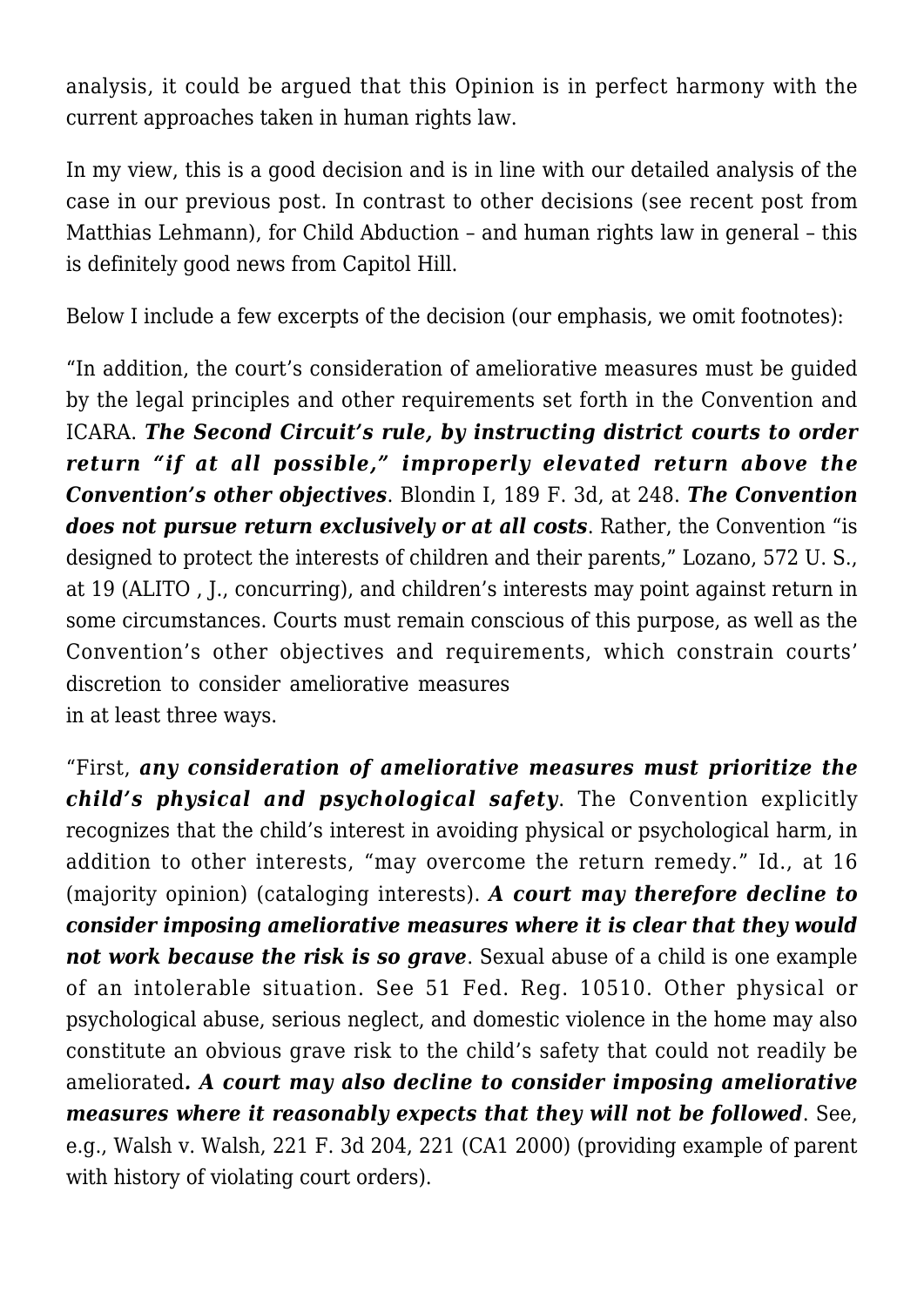"Second, consideration of ameliorative measures should abide by the Convention's requirement that courts addressing return petitions do not usurp the role of the court that will adjudicate the underlying custody dispute. The Convention and ICARA prohibit courts from resolving any underlying custody dispute in adjudicating a return petition. See Art. 16, Treaty Doc., at 10; 22 U. S. C. §9001(b)(4). Accordingly, *a court ordering ameliorative measures in making a return determination should limit those measures in time and scope to conditions that would permit safe return*, without purporting to decide subsequent custody matters or weighing in on permanent arrangements.

"Third, any consideration of ameliorative measures must accord with the Convention's requirement that courts "act expeditiously in proceedings for the return of children." Art. 11, Treaty Doc., at 9. Timely resolution of return petitions is important in part because return is a "provisional" remedy to enable final custody determinations to proceed. Monasky, 589 U.S., at (slip op., at 3) (internal quotation marks omitted). The Convention also prioritizes expeditious determinations as being in the best interests of the child because "[e]xpedition will help minimize the extent to which uncertainty adds to the challenges confronting both parents and child." Chafin v. Chafin, 568 U. S. 165, 180 (2013). *A requirement to "examine the full range of options that might make possible the safe return of a child," Blondin II, 238 F. 3d, at 163, n. 11, is in tension with this focus on expeditious resolution*. In this case, for example, it took the District Court nine months to comply with the Second Circuit's directive on remand. Remember, the Convention requires courts to resolve return petitions "us[ing] the most expeditious procedures available," Art. 2, Treaty Doc., at 7, and to provide parties that request it with an explanation if proceedings extend longer than six weeks, Art. 11, id., at 9. Courts should structure return proceedings with these instructions in mind. Consideration of ameliorative measures should not cause undue delay in resolution of return petitions.

"*To summarize, although nothing in the Convention prohibits a district court from considering ameliorative measures, and such consideration often may be appropriate, a district court reasonably may decline to consider ameliorative measures that have not been raised by the parties, are unworkable, draw the court into determinations properly resolved in custodial proceedings, or risk overly prolonging return proceedings. The*